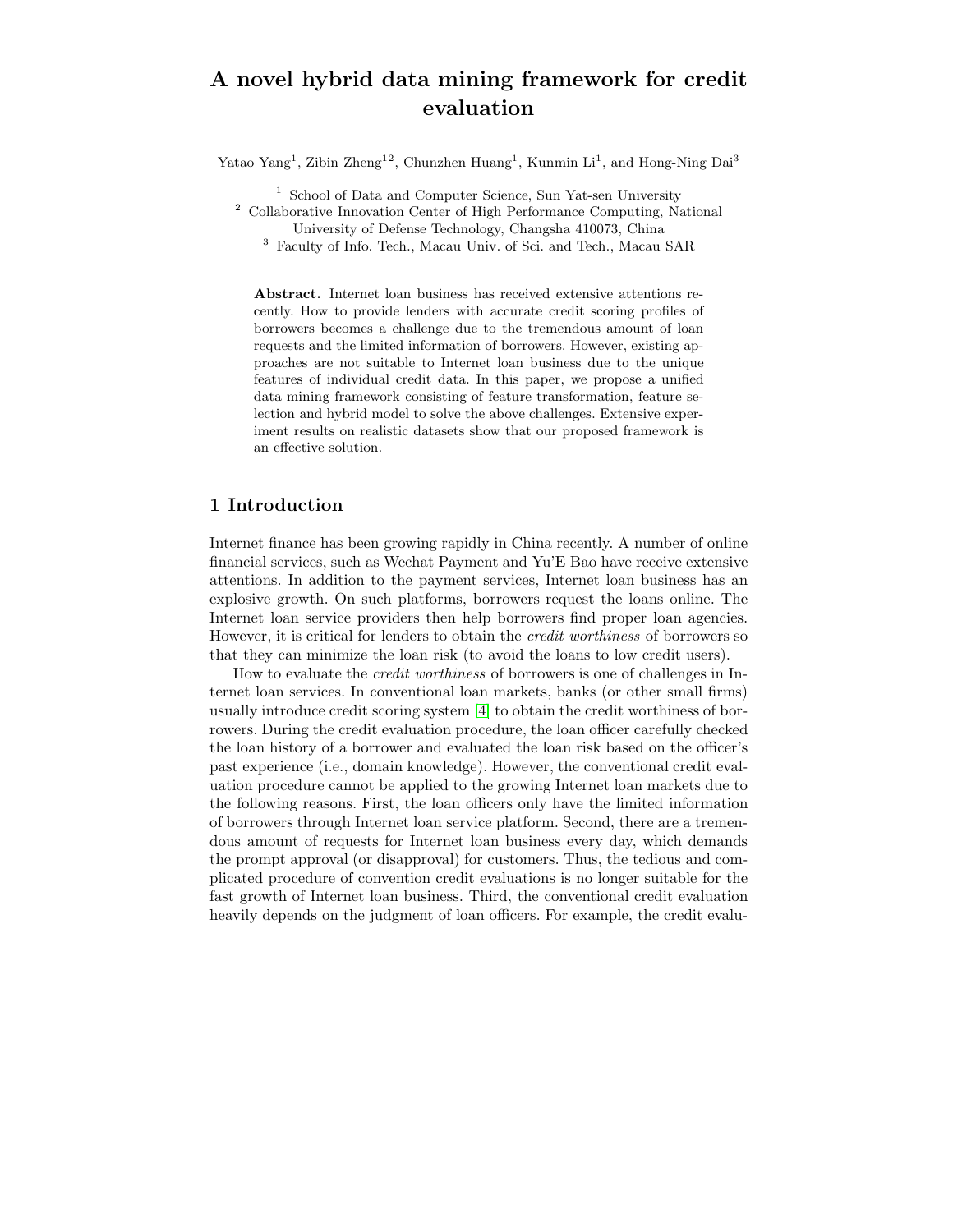ation is often affected by the knowledge, experience and the emotional state of the loan officer. As a result, there may exist misjudgments of loan officers. It is implied in [\[8\]](#page-9-1) that computer-assisted credit evaluation approaches can help to solve the above concerns.

In fact, to distinguish the credit borrowers is equivalent to classifying all borrowers into two categories: the "good" borrowers who have good credits and are willing to pay their debts plus interest on time, and the "bad" users who may reject to pay their debts on time. Many researchers employ multiple supervised machine learning algorithms to solve the problem, such as Neural Network, Decision Tree and SVM. In particular, Huang et al. [\[6\]](#page-9-2) utilize Support Vector Machine (SVM) and Neural Networks to conduct a market comparative analysis. Angelini et al. [\[1\]](#page-9-3) address the credit risk evaluation based on two correlated Neural Network systems. Pang and Gong [\[9\]](#page-9-4) also apply the C5.0 classification tree to evaluate the credit risk. Besides, Yap et al. [\[11\]](#page-9-5) use data mining approach to improve assessment of credit worthiness. Moreover, several different methods have been proposed in [\[10,](#page-9-6) [12,](#page-9-7) [5\]](#page-9-8).

Although previous studies exploit various models, there is no unified hybrid model that can integrate the benefits of various models. Besides, the existing models are not suitable for the growing Internet loan business due the following unique features of individual credit data: (i) high dimension of features, which can be as large as 1,000 ; (ii) missing values, which can significantly affect the classification performance; (iii) imbalanced samples, in which there are much more positive samples than negative samples. The above features result in the difficulties in analyzing credit data.

In light of the above challenges, we propose a unified analytical framework. The main contributions of this paper can be summarized as follows.

- We propose a novel hybrid data mining framework, which consists of three key phases: feature transformation, feature selection and hybrid model.
- We integrate various feature engineering methods, feature transformation procedures and supervised learning algorithms in our framework to maximize their advantages.
- We conduct extensive experiments on realistic data sets to evaluate the performance of our proposed model. The comparative results show that our proposed model has the better performance in terms of classification accuracy than other existing methods.

The remaining paper is organized as follows. We describe our proposed framework in Section [2.](#page-1-0) Section [3](#page-6-0) shows experimental results. Finally, we conclude this paper in Section [4.](#page-8-0)

# <span id="page-1-0"></span>2 Our framework

In order to address the aforementioned concerns, we propose a hybrid data mining framework for credit scoring. As shown in Fig. [1,](#page-2-0) our framework consists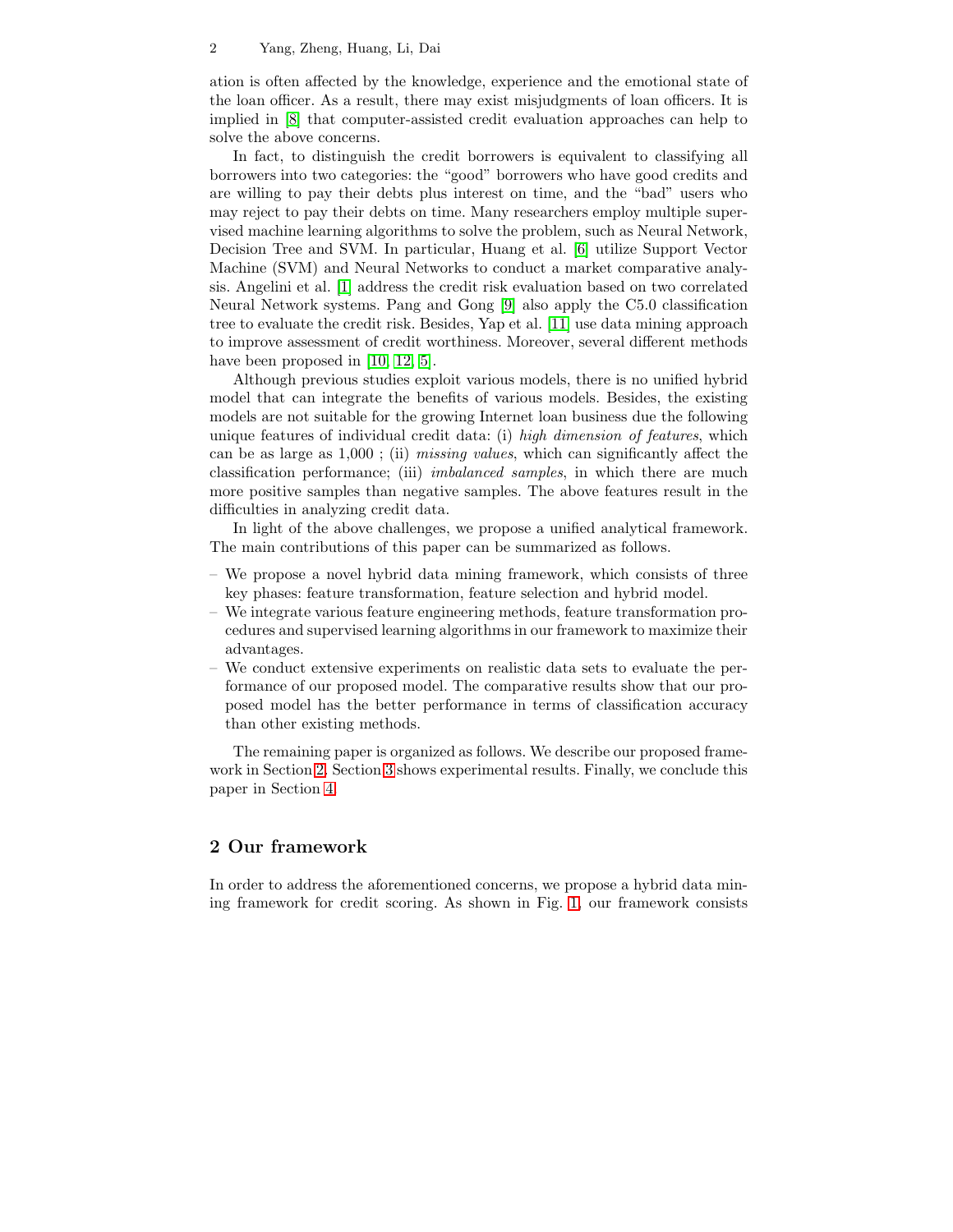of three key phases: feature transformation, feature selection, hybrid model. We then describe the three phases in detail in the following sections.



<span id="page-2-0"></span>Fig. 1. Our proposed hybrid data mining framework consists of three phases

### 2.1 Feature Transformation

We categorize the features into two types: (i) *numerical* features are continuous real numbers, representing borrower's age, height, deposit, income, etc.; (ii) categorical features are discrete integers, indicating borrower's sex, educational background, race, etc. Since the two kinds of features cannot be treated as the same, we conduct a conversion so that they can be fit into an unified model.

Categorical Feature Transformation Regarding to categorical features, we exploit a simple one-hot encoding. For example, we use a four-bit one-hot binary to represent four seasons in a year. Specifically, '1000', '0100', '0010' and '0000' denote spring, summer, autumn and winter, respectively. The one-hot encoding conversion is intuitive and easy to be implemented. It converts a categorical feature with the unknown range into multiple binary features with value 0 or 1.

Numerical Feature Transformation The range of numerical features may differ vastly. For instance, the age is normally ranging from 1 to 100 while the deposit may vary from several hundred to several millions. We utilize the following mapping functions on original features and replace them with the mapped values so that we can reduce the differences between features.

$$
Normalize(x_k) = \frac{x_k - mean}{std},
$$
\n<sup>(1)</sup>

$$
Sigmoid(x_k) = \frac{1}{1 + e^{-x_k}},\tag{2}
$$

$$
Tanh(x_k) = \frac{e^{x_k} - e^{-x_k}}{e^{x_k} + e^{-x_k}},
$$
\n(3)

<span id="page-2-1"></span>
$$
Maxmin(x_k) = \frac{x_k - \min}{\max - \min},
$$
\n(4)

$$
LogAll(x_k) = \log(x_k - \min + 1),\tag{5}
$$

where  $x_k = \{x_k^{(1)}\}$  $x_k^{(1)}, x_k^{(2)}$  $x_k^{(2)}, \ldots, x_k^{(n)}$  ${k \choose k}$  is a set of feature values indicating the k<sup>th</sup> dimension of the dataset,  $x_k^{(i)}$  indicates its value for the *i*<sup>th</sup> sample, *mean* denotes the mean value, std represents the standard deviation of  $x_k$ , max denotes the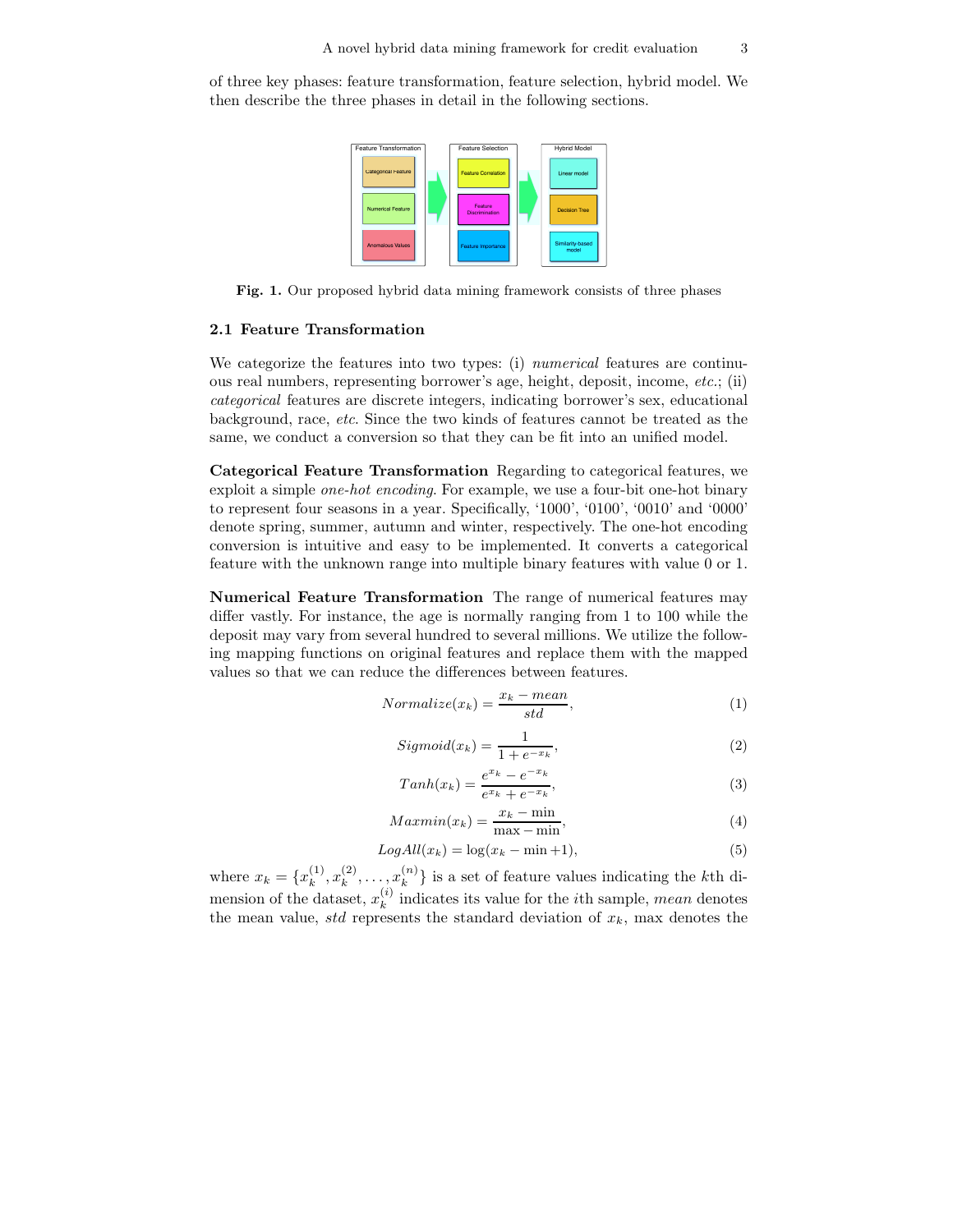maximum and min denotes the minimum value. Note that the above basic mapping functions can be nested. For example, a feature can be first transformed by *LogAll* function and can then be mapped into range  $(0, 1)$  by *Sigmoid* function.

Anomalous Values Handling Data sets may contain some values deviated from normal values (i.e., outliers) and some missing values. Specifically, we distinguish outliers by Eq. [\(6\)](#page-3-0) according to the "3 sigma rules" in classical statistics:

<span id="page-3-0"></span>
$$
Outlier(x_k^{(i)}) = \begin{cases} True, & \text{if } |x_k^{(i)} - mean| \ge 4 \times std \\ False, & \text{otherwise} \end{cases}
$$
 (6)

Depending on the fraction of anomalous values in feature  $x_k$ , we first define the anomalous factor  $f = \frac{N_{missing} + N_{outlier}}{N_{current}}$  $\frac{N_{simpl}}{N_{sample}}$ , where  $N_{missing}$  represents the number of missing values,  $N_{outlier}$  denotes the number of outliers, and  $N_{sample}$  is the number of samples. We then propose three different methods to handle the outliers and the missing values: replace, delete, and convert based on different values of anomalous factor f,

$$
Anomalous(x_k) = \begin{cases} Replace, \text{ if } f \le \alpha \\ Delete, \text{ if } f \ge \beta \\ Convert, \text{ otherwise} \end{cases} \tag{7}
$$

Extra Feature Extraction We also apply statistical methods to extract extra features. Specifically, we construct ranking features from numerical features and percentage features from categorical features. If the value of the kth numerical feature for the *i*th sample is  $x_k^{(i)}$ , the value of ranking feature for it is  $a_k^{(i)} = r_k^{(i)}$ , where  $r_k^{(i)}$  represents  $x_k^{(i)}$ 's ranking in  $x_k$ . However, this simple extension of numerical features significantly increases the dimension, which leads to the extra computational cost. To solve the problem, we use percentiles of the expanded features to represent them in a more concise way. If the extra features are  $A = \{a_1, a_2, ..., a_n\}$ , we use 0th, 20th, 40th, 60th, 80th and 100th percentiles of A as final numerical extra features, which can be represented as  $e^{num} = \{a_{0\%,} a_{20\%,} a_{40\%,} a_{60\%,} a_{80\%,} a_{100\%}\}.$ 

We use a similar method to obtain extra features from categorical features. Suppose  $x_k^{(i)}$  $k<sup>(t)</sup>$  represent the k<sup>th</sup> categorical feature for the *i*th sample, the value of extra feature for it is  $b_k^{(i)} = p_k^{(i)}$  $\binom{i}{k}$ , where  $p_k^{(i)}$  $k^{(i)}$  represents the percentage of category  $b_k^{(i)}$  in  $x_k$ . If the extra categorical features are  $B = \{b_1, b_2, \ldots, b_m\}$ , we use 0th, 20th, 40th, 60th, 80th and 100th percentiles of  $B$  as final categorical features as  $e^{cat} = \{b_{0\%,} b_{20\%,} b_{40\%,} b_{60\%,} b_{80\%,} b_{100\%}\}.$ 

After feature conversion, each  $x_k^{(i)}$  is within the same range, we then use statistics to describe them to capture a high level information  $e^{sat} = \{mean, std, perc\}$ , where *mean*, std and *perc* represent the mean value, the standard deviation of  $x^{(i)}$  and the percentage of missing values in  $x^{(i)}$ , respectively.

#### 2.2 Feature Selection

After the feature transformation, the dimension of features can be significantly increased (e.g., 3,000 in our testing datasets), which lead to the high compu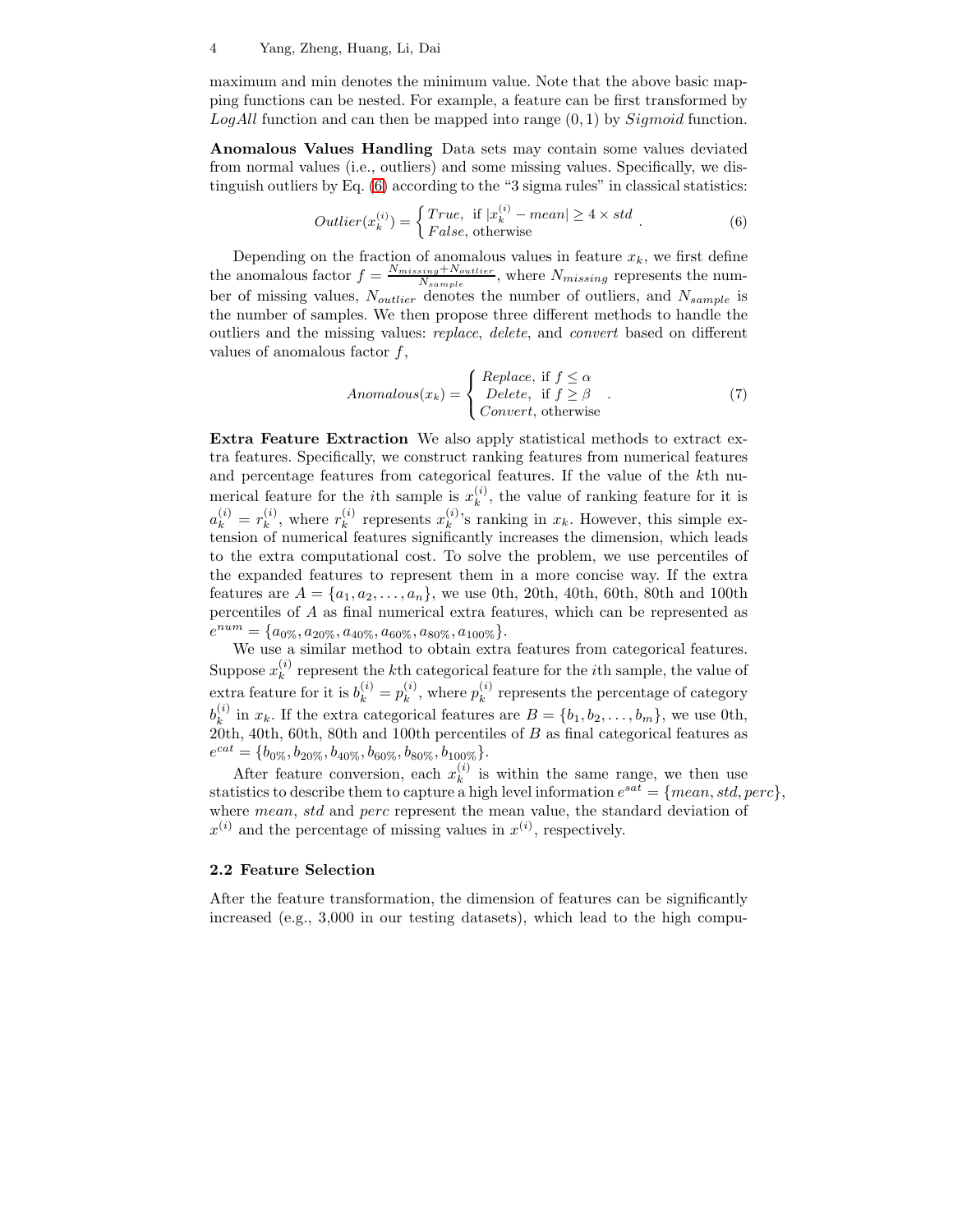tational complexity. Thus, it is crucial for us to select the most important and informative features to train a good model. In this paper, we combine three different feature selection techniques to extract the most useful features.

Feature Correlation If two features are correlated to each other, it implies that they convey the same information. Therefore, we can safely remove one of them. Consider an example that a person who has the higher income will pay the more tax. So, we can remove the tax feature and only keep the income feature during model training. There are many methods to measure the correlation (or similarity) between features. In this paper, we use the Pearson Correlation Coefficient (PCC), which is calculated by Eq. [\(8\)](#page-4-0).

<span id="page-4-0"></span>
$$
r_{xy} = \frac{\sum_{i=1}^{n} (x_i - \overline{x})(y_i - \overline{y})}{\sqrt{\sum_{i=1}^{n} (x_i - \overline{x})^2} \sqrt{\sum_{i=1}^{n} (y_i - \overline{y})^2}},
$$
(8)

where  $x = x_1, x_2, \ldots, x_n$  and  $y = y_1, y_2, \ldots, y_n$  represent two features,  $x_i$  and  $y_i$  denote the corresponding values for features x and y in the *i*th sample, and  $\overline{x}$  and  $\overline{y}$  denote the means for x and y, respectively. In practice, for the feature pairs whose  $r_{xy}$  is higher than 0.95, we arbitrarily remove one of them.

Feature Discrimination In model training, our goal is to discriminate different categories based on feature information. If a feature itself can distinguish positive and negative samples, implying that it has a strong correlation with the label, we shall include it in model training since it is an informative feature. For instance, F-score [\[3\]](#page-9-9) is a simple technique to measure the discrimination of two sets of real numbers. Specifically, F-score is calculated by Eq. [\(9\)](#page-4-1) as follows,

<span id="page-4-1"></span>
$$
\frac{\left(\overline{x}^{+}-\overline{x}\right)^{2}+\left(\overline{x}^{-}-\overline{x}\right)^{2}}{\frac{1}{n^{+}-1}\sum_{k=1}^{n^{+}}\left(x_{k}^{+}-\overline{x}^{+}\right)^{2}+\frac{1}{n^{--}-1}\sum_{k=1}^{n^{-}}\left(x_{k}^{+}-\overline{x}^{-}\right)^{2}},\tag{9}
$$

where  $\overline{x}$ ,  $\overline{x}$ <sup>+</sup>,  $\overline{x}$ <sup>-</sup> are the average values of the whole sets, the positive and negative data sets, respectively,  $x_k^+$  is the k<sup>th</sup> positive instance and  $x_k^-$  is the  $k$ th negative instance. The larger F-score is, the more likely feature x is more discriminative.

Feature Importance Before applying hybrid model training in Section [2.3,](#page-5-0) we need to evaluate the importance of every feature in training set. Specifically, we choose the features that contribute the most to our model. After each training, we assign a certain importance value  $v_k$  to each feature  $x_k$ . Taking all information into consideration, we use Eq. [\(10\)](#page-4-2) to calculate Feature Importance index (FI),

<span id="page-4-2"></span>
$$
FI_k = 0.6 \times v_k^{gbdt} + 0.2 \times v_k^{rf} + 0.2 \times f_k,
$$
\n(10)

where  $v_k^{gbdt}$  and  $v_k^{rf}$  represent importance values given by Gradient Boosting Decision Tree (GBDT) and Random Forest (RF), respectively and  $f_k$  denotes F-score of  $x_k$ . Since  $v_k^{gbdt}$ ,  $v_k^{rf}$  and  $f_k$  may not be within the same range, we use function  $Maxmin$  defined in Eq. [\(4\)](#page-2-1) to normalize them first.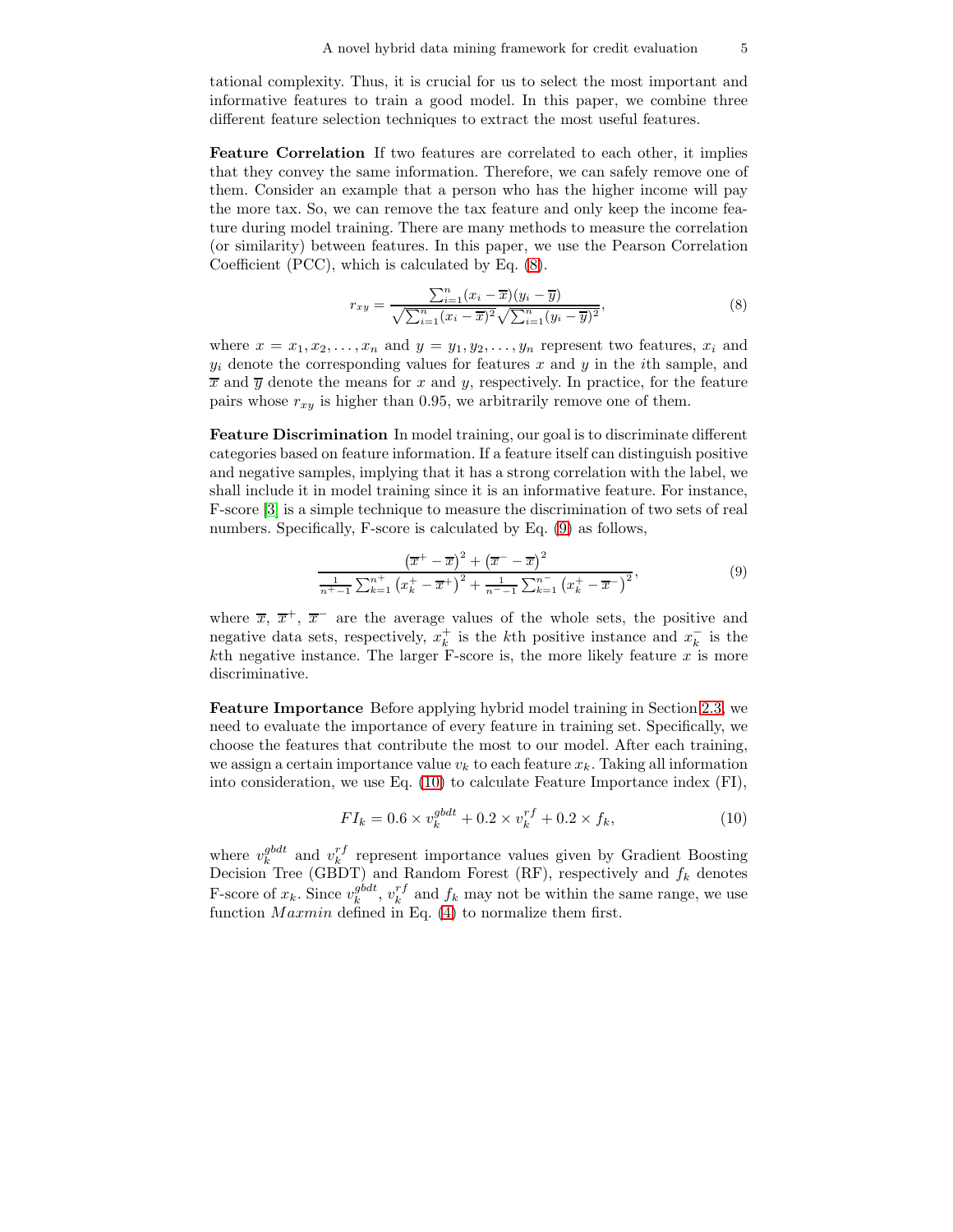Summary We illustrate the whole feature selection procedure in Algorithm [1.](#page-5-1) In particular, after conducting feature transformation, we first remove features with large number of anomalous values. Then, we remove the highly correlated feature. Finally, we calculate Feature Importance Index and select the top K features based on the trained RF and GBDT values.

### <span id="page-5-1"></span>Algorithm 1 Feature Selection

| <b>Require:</b> a set of features $X = \{x_1, x_2, \ldots, x_n\}$ , selection threshold K             |  |  |  |  |
|-------------------------------------------------------------------------------------------------------|--|--|--|--|
| <b>Ensure:</b> a subset of X                                                                          |  |  |  |  |
| 1: for each $x_k$ in X do                                                                             |  |  |  |  |
| 2: conduct feature transformation                                                                     |  |  |  |  |
| 3: if $\text{Anomalous}(x_k) == \text{Delete}$ then                                                   |  |  |  |  |
| 4: delete $x_k$ from X<br>5: end if                                                                   |  |  |  |  |
|                                                                                                       |  |  |  |  |
| $6:$ end for                                                                                          |  |  |  |  |
| 7: for each feature pairs $(x_i, x_j)$ in X do                                                        |  |  |  |  |
| 8: calculate correlation $r_{ij}$<br>9: if $r_{ij} \ge 0.95$ then<br>10: delete $x_i$ or $x_j$ from x |  |  |  |  |
|                                                                                                       |  |  |  |  |
|                                                                                                       |  |  |  |  |
| $11:$ end if                                                                                          |  |  |  |  |
| $12:$ end for<br>13: train a RF and a GBDT with $X$                                                   |  |  |  |  |
| 14: for each $x_k$ in X do                                                                            |  |  |  |  |
| 15: obtain feature importance $v_k^{rf}$ and $v_k^{gbdt}$                                             |  |  |  |  |
|                                                                                                       |  |  |  |  |
| 16: calculate F-score $f_k$                                                                           |  |  |  |  |
| $17:$ end for<br>18: $v_k^{rf} \leftarrow Maximum(v_k^{rf})$                                          |  |  |  |  |
|                                                                                                       |  |  |  |  |
| 19: $v_k^{gbdt} \leftarrow Maximum(v_k^{gbdt})$                                                       |  |  |  |  |
| 20: $f_k \leftarrow Maximum(f_k)$                                                                     |  |  |  |  |
| 21: $FI_k \leftarrow 0.6 \times v_k^{gbdt} + 0.2 \times v_k^{rf} + 0.2 \times f_k$                    |  |  |  |  |
| 22: $X' \leftarrow K$ feature $x_k$ in X with largest $FI_k$                                          |  |  |  |  |
| 23: return $X'$                                                                                       |  |  |  |  |

### <span id="page-5-0"></span>2.3 Hybrid Model

We first present the models that we use as follows:

- Linear model. To reduce the generalization error, we train 10 different Logistic Regression (LR) models with various parameters and blend their results.
- Decision Tree model. Gradient Boosting Decision Tree (XGBoost) [\[2\]](#page-9-10) is a popular scalable Gradient Boosting approach. Like LR, we train 20 different XGBoost models and blend their prediction results.
- Similarity-based model. We use Pearson Correlation Coefficient (PCC) to evaluate the similarity between samples. Due the imbalance of samples, we identify the negative samples as many as possible. Therefore, we compare each sample in the test set with each negative sample in the training set and label those with high similarity as negative.

We then describe our proposed hybrid model. In particular, our model exploits one of ensemble classification algorithms - "bagging" [\[5,](#page-9-8) [7\]](#page-9-11). More specifically, we average the predictions from various models. With regard to a single model (e.g., LR), we average predictions of the same model with different parameters. We then average results from LR and XGBoost. The bagging method often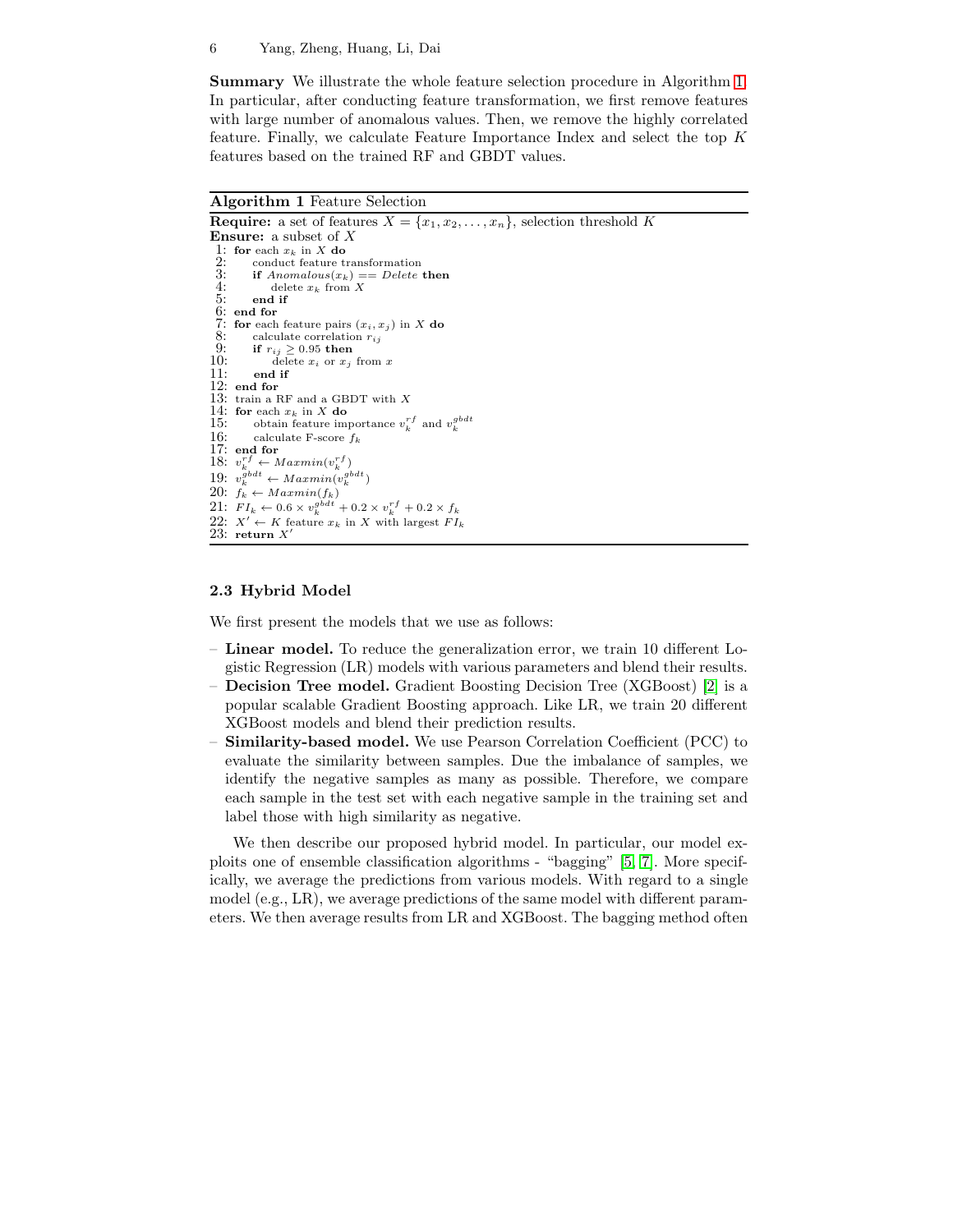<span id="page-6-2"></span>Table 1. Performance of AUROC on Different Methods during Different Phases

| Factor        |           | Classifier                                                                                                                          |           |          |      |         |               |
|---------------|-----------|-------------------------------------------------------------------------------------------------------------------------------------|-----------|----------|------|---------|---------------|
| Data          | Dimension | LR                                                                                                                                  | <b>RF</b> | AdaBoost | GBDT | XGBoost | $LR+XGB$ oost |
| Original      | 1138      | $[0.6442 \pm 0.0170]$ $0.6549 \pm 0.0313]$ $0.6625 \pm 0.0335]$ $0.6574 \pm 0.0350]$ $0.6988 \pm 0.0058]$ $0.7048 \pm 0.0065$       |           |          |      |         |               |
| Extended 1984 |           | $(0.6566 \pm 0.0235)$ $(0.6558 \pm 0.0314)$ $(0.6624 \pm 0.0319)$ $(0.6539 \pm 0.0431)$ $(0.7000 \pm 0.0060)$ $(0.7103 \pm 0.0058)$ |           |          |      |         |               |
| Refilled      | 1984      | $(0.6755 \pm 0.0198)0.6573 \pm 0.0356)0.6649 \pm 0.0329)0.6548 \pm 0.0432)0.7025 \pm 0.0059)0.7127 \pm 0.0027$                      |           |          |      |         |               |
| Selected      | 200       | $(0.7025 \pm 0.0257)0.6635 \pm 0.0362)0.6772 \pm 0.0291)0.6722 \pm 0.0362)0.7200 \pm 0.0049)0.7248 \pm 0.0053$                      |           |          |      |         |               |

reduces overfit and smooths the separation board-line between classes. Besides, we also use PCC to identify the samples that are most likely to be negative.

Our hybrid model has a better performance than traditional single model due to the following reasons. Firstly, we exploit a diversity of models and the "bagging" method combines their results together so that their advantages are maximized and their generalization errors are minimized. Secondly, we utilize XGBoost library, which is an excellent implementation of Gradient Boosting algorithm, which is highly efficient and can prevent model from over-fitting.

# <span id="page-6-0"></span>3 Experiment

We use the sample dataset from CashBus<sup>[1](#page-6-1)</sup>, a micro credit company in China, which offers the online loaning service to individuals. The dataset contains 15,000 samples. Since all the samples are anonymous in order to protect user privacy, we cannot use any domain knowledge in problem analysis. The the dataset has the following features:  $(1)$  High Dimension. The dataset contains 1,138 features, including 1,045 numerical features and 93 categorical features. (2) Missing values. There are a total of 1,333,597 missing values in our dataset, making the missing rate 7.81%. The number of missing values for each feature is ranging from 19 to 14,517 and the number of missing values for each sample is ranging from 10 to 1,050. (3) Imbalanced samples. There are 13,458 positive samples while only 1,532 negative samples in the dataset.

#### 3.1 Experimental Setup and Evaluation Metrics

We predict the probability that a user has a good credit and evaluate the prediction results by Area under the Receiver Operating Characteristic curve (AU-ROC), i.e., AUROC =  $\frac{\sum_i S_i}{|P| \times |N|}$ , where P and N represent the positive samples and the negative samples in test set, respectively, and  $S_i$  is the score for the *i*th pairs between each positive sample and each negative sample, defined by

$$
S_i = \begin{cases} 1, & score_{i-p} > score_{i-n} \\ 0.5, & score_{i-p} = score_{i-n} \\ 0, & score_{i-p} < score_{i-n}, \end{cases}
$$
(11)

where  $score_{i-p}$  and  $score_{i-n}$  represent the scores for the positive and the negative sample, respectively. A higher value of AUROC means that the prediction result is more precise.

<span id="page-6-1"></span><sup>1</sup> http://www.cashbus.com/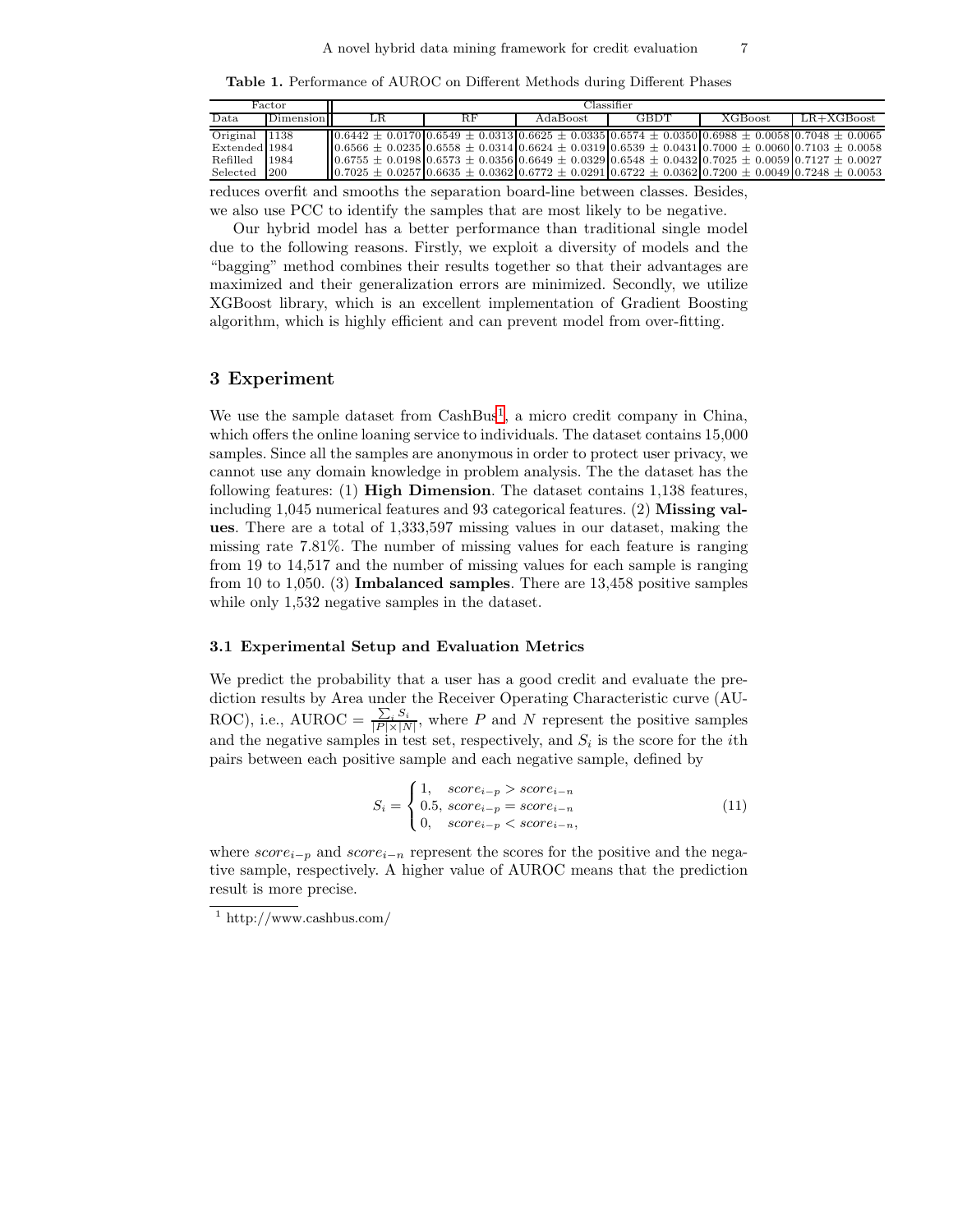

<span id="page-7-0"></span>Fig. 2. Impact of LogAll Transformation, where green points and red points represent positive and negative samples, respectively. 3.2 Performance Comparison

To investigate the prediction performance, we compare our proposed hybrid model (LR+XGBoost) with other five approaches (each with single model): Logistic Regression (LR), Random Forest (RF), AdaBoost, Gradient Boosting Decision Tree (GBDT) and XGBoost. Table [1](#page-6-2) presents the comparative results of different models in different phases in terms of AUROC. Origin represents the raw data set. Extended represents feature transformation. Refilled represents the anomalous values handling process, where we set  $\alpha = 0.1$  to choose feature to refill them. Selected represents feature selection process, where we select the top  $K = 200$  features. We have the following observations: (1) in all four phases, our proposed hybrid model obtains a better AUROC score than any other methods; (2) our proposed model has a relatively small variation compared with other models, implying the stable performance; (3)  $LR + XGB$ oost outperform others, indicating that they are the right choices for constructing the hybrid model.

### 3.3 Impact of Feature Transformation

We then investigate the impact of feature transformation. Fig. [2](#page-7-0) shows the impact of LogAll function on one numerical feature. After the feature transformation, the distribution of the features becomes more smooth and the extremely large values are minimized.

### 3.4 Impact of Refilling Anomalous Values

To deal with the large amount of missing values and outliers, we propose a method to refill the anomalous values based on anomalous value rate under  $\alpha$ . We set  $\alpha$  to be 0.02 to 0.6 to investigate the impact of  $\alpha$ . Table [2](#page-8-1) presents the results, where Fill Features represent the number of features that are affected during this process. It is shown in Table [2](#page-8-1) that AUROC values for both LR and XGBoost models first increase and then slowly decrease. This can be explained by the fact that filling the anomalous values can bring more information while too many extra filled values also cause noise. In fact, the best performance is obtained when  $\alpha = 0.1$ .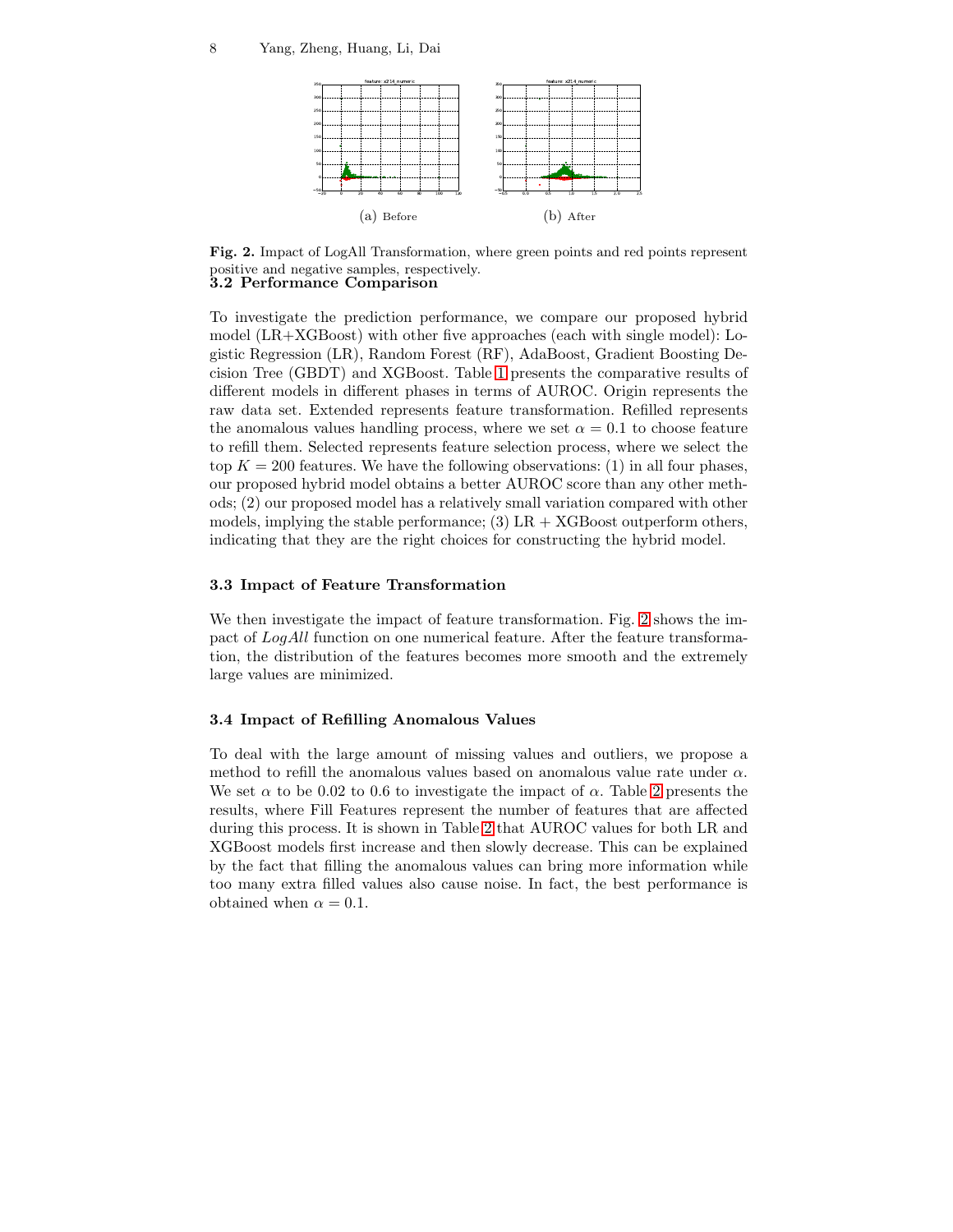Table 2. Performance of AUROC on LR and XGBoost under Different Fill Criterion

<span id="page-8-1"></span>

|      | Factor                           | Classifier                                   |                |  |
|------|----------------------------------|----------------------------------------------|----------------|--|
|      | Criterion $\alpha$ Fill Features | LR.                                          | <b>XGBoost</b> |  |
| 0.02 | 661                              | $0.6560 \pm 0.0243$ 0.6991 $\pm$ 0.0063      |                |  |
| 0.05 | 883                              | $0.6563 \pm 0.0240$ 0.7001 $\pm$ 0.0062      |                |  |
| 0.1  | 881                              | $0.6755 \pm 0.0198$ 0.7025 $\pm$ 0.0059      |                |  |
| 0.2  | 885                              | $0.6567 \pm 0.0234 \times 0.7021 \pm 0.0053$ |                |  |
| 0.3  | 905                              | $0.6567 \pm 0.0227$ 0.7008 $\pm$ 0.0054      |                |  |
| 0.4  | 1018                             | $0.6561 \pm 0.0231$ 0.7016 $\pm$ 0.0052      |                |  |
| 0.5  | 1024                             | $0.6562 \pm 0.0238$ 0.7015 $\pm$ 0.0053      |                |  |
| 0.6  | 1026                             | $0.6558 \pm 0.0239$ 0.7013 $\pm$ 0.0072      |                |  |

#### 3.5 Impact of Feature Selection

After feature transformation, the dimension of features is significantly increased due to the introduction of extra features. We then exploit the feature selection algorithm to reduce the dimension of features. Specifically, we investigate the impact of the feature importance values given by different models and we set the feature selection threshold to be Top  $K = 200$ . It is shown in Table [3](#page-8-2) that our proposed LR+XGBoost achieve the best performance.

<span id="page-8-2"></span>Table 3. Performance of Different Models under Different Feature Selection Methods

| Factor                    |                   | Classifier                                                                                                                    |             |          |             |                 |               |
|---------------------------|-------------------|-------------------------------------------------------------------------------------------------------------------------------|-------------|----------|-------------|-----------------|---------------|
| Importance<br>Calculation | <b>Dimensions</b> | LR                                                                                                                            | $_{\rm RF}$ | AdaBoost | <b>GBDT</b> | <b>XGB</b> oost | $LR+XGB$ oost |
| $_{\rm RF}$               | 200               | $[0.6818 \pm 0.0168]0.6626 \pm 0.0372]0.6656 \pm 0.0359]0.6602 \pm 0.0350]0.6888 \pm 0.0073]0.6927 \pm 0.0423$                |             |          |             |                 |               |
| <b>XGBoost</b>            | 200               | $[0.6995 \pm 0.0263]$ 0.6732 $\pm$ 0.0267 $[0.6695 \pm 0.0367]$ 0.6641 $\pm$ 0.0333 $[0.7195 \pm 0.0051]$ 0.7214 $\pm$ 0.0031 |             |          |             |                 |               |
| FSore                     | 200               | $10.6716 \pm 0.019310.6586 \pm 0.037310.6608 \pm 0.036710.6572 \pm 0.045410.6701 \pm 0.013310.6843 \pm 0.0245$                |             |          |             |                 |               |
| Ensemble                  | 200               | $[0.7025 \pm 0.0257]$ 0.6635 $\pm$ 0.0362 $[0.6772 \pm 0.0291]$ 0.6722 $\pm$ 0.0362 $[0.7200 \pm 0.0049]$ 0.7248 $\pm$ 0.0053 |             |          |             |                 |               |

#### 3.6 Impact of Selection Threshold

In addition to the feature importance, the threshold top  $K$  also contributes to the final quality of the selected features. To investigate the impact of  $K$ , we set K to be 100 to 1500 and conduct experiments based on LR and XGBoost models. It is shown in Table [4](#page-9-12) that AUROC values first increase and then slowly decrease as K increases. The best performance is obtained when  $K = 200$ .

# <span id="page-8-0"></span>4 Conclusion and Future Work

In this paper, we propose a novel hybrid data mining framework for individual credit evaluation. To address the challenging issues in individual credit data, such as the high dimension, the outliers and imbalanced samples, we exploit various feature engineering methods and supervised learning models to establish a unified framework. The extensive experimental results show that our proposed framework has a better classification accuracy than other existing methods. There are several future directions in this promising area. For example, we can apply the unsupervised algorithms to utilize the unlabeled data. Besides, we shall use the domain knowledge in finance to further improve the feature transformation and the feature selection procedure.